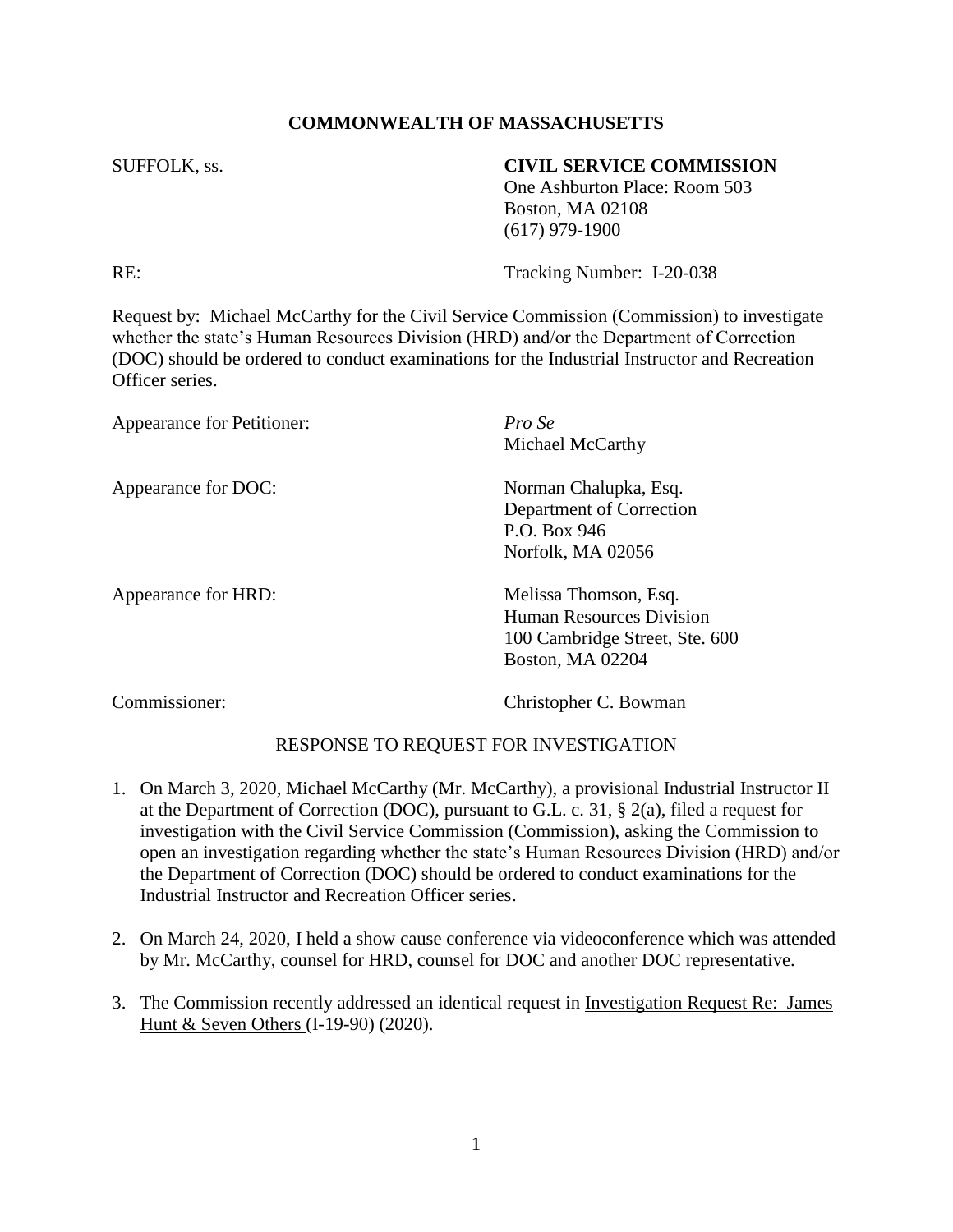- 4. In the Hunt matter, the Commission conducted a show cause conference and a status conference. The status conference was attended by multiple DOC employees and representatives from the Massachusetts Correction Officers Federated Union (MCOFU).
- 5. Subsequent to this status conference, MCOFU sent correspondence to all MCOFU members who could be impacted by a decision to conduct an examination for these titles. Specifically, at the Commission's request, MCOFU notified those members that, pursuant to G.L. c. 31, s. 14, paragraph 3, no provisional employment in those positions would be authorized or continued after the establishment of an eligible list and Certification. Thus, those provisional employees whose names did not appear on the eligible list created from the examination (i.e. – they either did not take the examination or did not pass the examination), could not continue being employed in those titles.
- 6. A majority of impacted members who responded to a MCOFU poll opposed going forward with scheduling examinations at this time. Mr. McCarthy was among the minority, voting to support going forward with examinations in these titles.
- 7. The Petitioners in Hunt withdrew their request for investigation and the matter was closed by the Commission on March 12, 2020. Mr. McCarthy, through this Petition, is effectively asking the Commission to re-open the matter.

### *Applicable Civil Service Law and Rules & Final Response*

 G.L. c. 31, § 2(a) allows the Commission to conduct investigations. This statute confers significant discretion upon the Commission in terms of what response and to what extent, if at all, an investigation is appropriate. See Boston Police Patrolmen's Association et al v. Civ. Serv. Comm'n, No. 2006-4617, Suffolk Superior Court (2007). See also Erickson v. Civ. Serv. Comm'n & others, No. 2013-00639-D, Suffolk Superior Court (2014). The Commission exercises this discretion, however, "sparingly", See Richards v. Department of Transitional Assistance, 24 MCSR 315 (2011).

 I carefully reviewed and considered Mr. McCarthy's Petition, including his written submission and his statements at the Show Cause Conference. He has not presented any information which would cause the Commission to effectively re-open the matters already addressed in Hunt.

 For these reasons, an investigation is not warranted and the Commission has opted not to exercise its discretion to initiate such an investigation under G.L. c. 31, § 2(a).

### Civil Service Commission

*/s/ Christopher Bowman* Christopher C. Bowman Chairman

By a vote of the Civil Service Commission (Bowman, Chairman; Camuso, Ittleman, Stein and Tivnan, Commissioners) April 9, 2020.